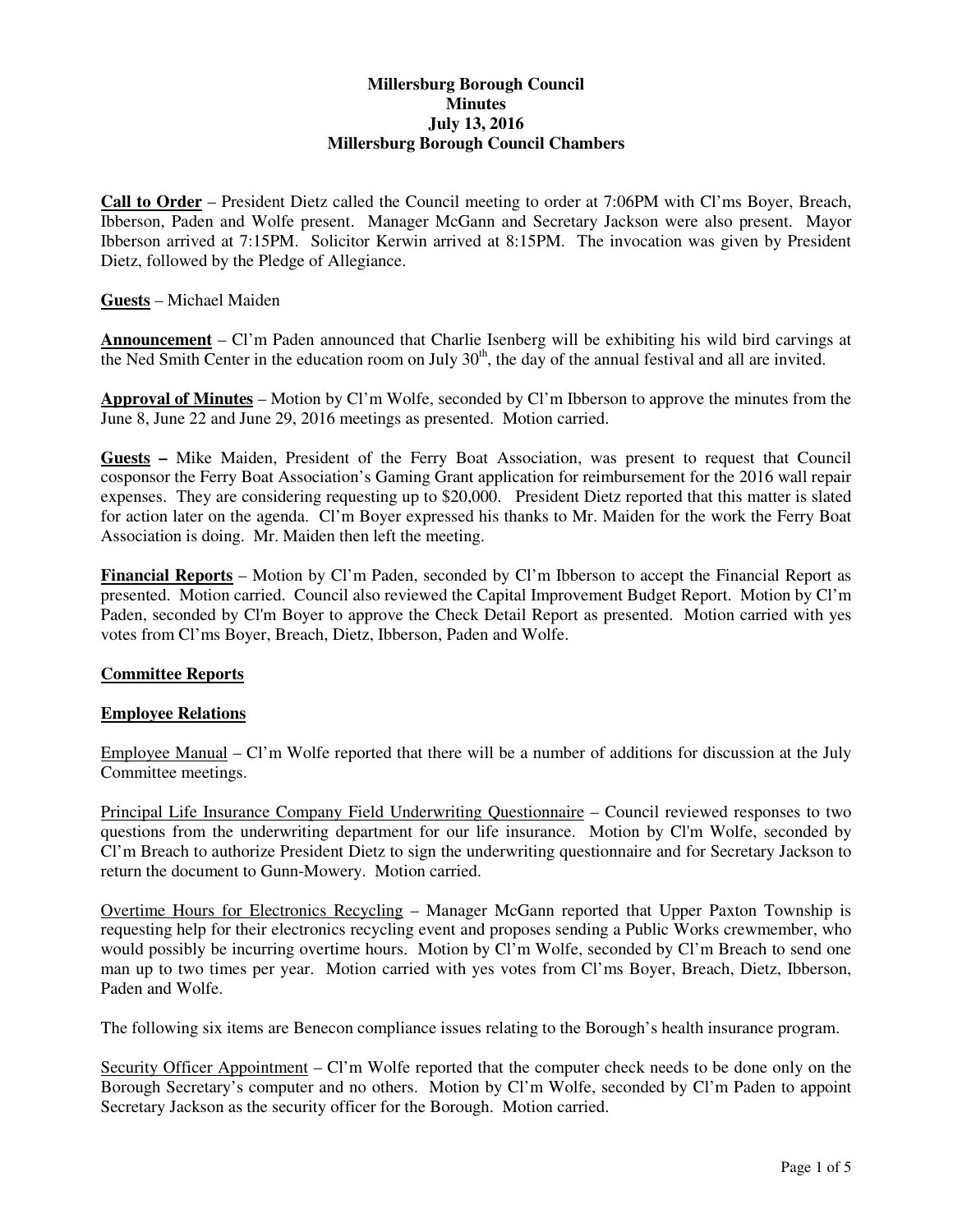Privacy Officer Appointment – Motion by Cl'm Wolfe, seconded by Cl'm Paden to appoint Secretary Jackson as the Privacy Officer. Motion carried.

Eligibility Continuance During a Leave of Absence – Council reviewed the policy. Motion by Cl'm Wolfe, seconded by Cl'm Paden to approve the policy as presented. Motion carried.

Business Associate Agreement – Council reviewed the agreement. Motion by Cl'm Wolfe, seconded by Cl'm Paden to authorize President Dietz to sign Exhibit A and for Secretary Jackson to return the document to Benecon. Motion carried.

Premium Only Plan Description and Adoption Agreement – Council reviewed the agreement. Motion by Cl'm Wolfe, seconded by Cl'm Paden to authorize President Dietz to sign the agreement and for Secretary Jackson to return the document to Benecon. Motion carried.

Summary of Group Health Plan – Council reviewed the document. Motion by Cl'm Wolfe, seconded by Cl'm Ibberson to authorize President Dietz to sign the agreement and for Secretary Jackson to return the document to Benecon. Motion carried.

#### **Finance and Risk Management**

Borough Resolution No. 16-06 Facility Use Policy – Manager McGann reported that there were no further changes to the document. Motion by Cl'm Breach, seconded by CL'M Ibberson to adopt Borough Resolution No. 16-06 as presented. Motion carried.

### **Parks and Recreation**

Acquisition of Millersburg Reamer Property – Cl'm Boyer reported on the property status and Millersburg Area Authority's offer of assistance. An in depth discuss followed.

Facility Use Agreement – Healthy Kids Running Series – Coordinator Abby Sharbaugh is requesting the use of MYO Park on Sundays from September 25 through October 23 from 5:00 to 6:00PM for the children's running program. The user fee would be waived. Motion by Cl'm Paden, seconded by Cl'm Ibberson to approve the agreement as presented. Motion carried.

Invoice from Houck – Council reviewed Houck's invoice for \$30,676.75 for disassembly work done in May and fabrication of the new column. Motion by Cl'm Breach, seconded by Cl'm Paden to pay the invoice in full as presented. Motion carried with yes votes from Cl'ms Boyer, Breach, Dietz, Ibberson, Paden and Wolfe.

Flyway Construction – President Dietz questioned Manager McGann regarding the status of Flyway completing the bollard replacement and chain repairs. McGann will contact Flyway to inquire.

President Dietz called an executive session at 8:15PM for discussion of an employee matter, a real estate matter and a continuing legal matter. President Dietz called the meeting back into regular session at 9:33PM.

Acquisition of Millersburg Reamer Property – Motion by Cl'm Boyer, seconded by Cl'm Paden that Millersburg Borough is willing to offer, subject to various contingencies, the sum of \$20,000 for the purchase of three parcels of ground, those tax parcel numbers being 45-17-005, 45-17-006 and 45-17-007, currently owned by the Forney family. President Dietz is authorized to sign an agreement of sale for the \$20,000 sale price. Settlement cost and expenses not to exceed \$2,000. Agreement of sale would provide for settlement on or before July 31, 2016, with an option by the Borough to extend the settlement date by an additional twenty days. The offer to purchase is contingent upon the Millersburg Area Authority entering into a similar agreement under terms that are acceptable to the Borough. The execution for a lease for the parcel of ground being purchased by the Millersburg Area Authority, being tax parcel number 45-17-10. The terms of the lease to be mutually satisfactory to the Council and to the Authority, to be voted on and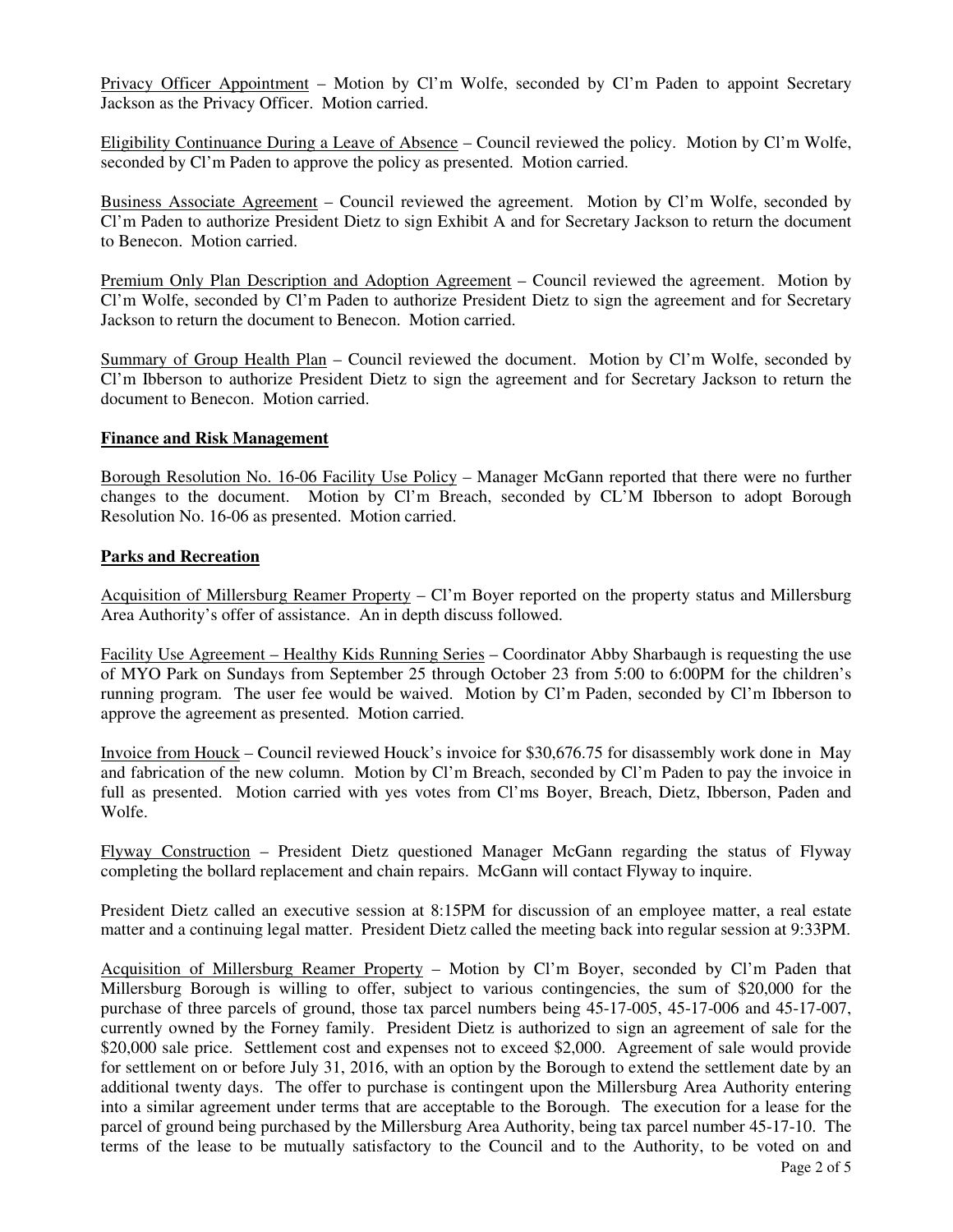approved at a future Council meeting. The \$20,000 payment is to come out of the General Fund Reserve account. Motion carried with yes votes from Cl'ms Boyer, Breach, Dietz, Ibberson, Paden and Wolfe. Solicitor Kerwin was authorized to work with JCT agent Deb Goudy, the Authority's Solicitor Dale Ketner and Cl'm Boyer to continue this process. Formal approval will take place at the August  $10<sup>th</sup>$  Council meeting. Solicitor Kerwin will notify JCT. Kerwin then left the meeting. Manager McGann suggested that the Millersburg Planning Commission should be consulted about plans for the building.

River Front Park Equipment Update – Cl'm Boyer reported that the chains on the ferry boat anchors are now welded together. President Dietz asked the status of the broken swing. Cl'm Boyer will follow up on repair and reinstallation.

# **Property**

Computer/IT Services Quotes –Three quotes were received. Mills Information Systems, LLC, in Etters PA quoted \$950 and \$3,800 for 8 months for the Borough and Police Department respectively. Larry Rank of Halifax submitted a proposal for various services at varying rates. Millersburg Information Systems, Ltd. quoted \$120 and \$395 per month for 2016 for the Borough and Police Department respectively. This would be an on-going monthly commitment and prices could be renegotiated. Motion by Cl'm Wolfe, seconded by Cl'm Ibberson to sign the service contract with MIS for monthly costs of \$120 non-uniformed side and \$395 police side for the balance for 2016 and to renegotiate. Motion carried with yes votes from Cl'ms Boyer, Breach, Dietz, Ibberson, Paden and Wolfe.

Pine Street Property Sidewalk Repair Quotes – Manager McGann reported that we received three quotes. Schlegel Concrete and Construction in Dalmatia quoted \$7,000, Robert Koppenhaver in Spring Glen quoted \$14,186 and Level Construction quoted \$10,439. The matter was tabled for further review.

Daniel Miller House Lease – Solicitor Kerwin suggested several amendments to the draft. Council previously entertained two proposals for use. Motion by Cl'm Paden, seconded by Cl'm Ibberson to approve the lease with amendments and to award the lease to Artistically Mine. Motion carried. The lease will be effective when the last tenant signs. Terms are first year rent-free. Rent will be negotiated after then end of the first year. Manager McGann will advise both parties who presented proposals of Council's decision.

### **Public Safety**

NIMS Training – Cl'm Paden and Manager McGann took a NIMS training webinar prior to tonight's meeting. McGann plans to organize classroom training through UDCOG which Millersburg Borough will host.

### **Streets**

Paving Project **–** Manager McGann reported that soft spots were discovered during the project and they were repaired at an additional cost. Items to be completed are installation of a mirror and replacement of grate covers.

Street Closure Request – Don Chubb – Mr. Chubb is requesting the closure of a portion of the 200 block of Dougherty Street from August 12-19 for a dumpster placement for a demolition project at 283 Moore Street. The user fee of \$25 has been paid. Motion by Cl'm Paden, seconded by Cl'm Ibberson to approve the request as presented. Motion carried.

Borough Ordinance No. 1-16 – Transferrable Parking Permits & Legal Notice – This ordinance will allow a permit to be transferred from one vehicle to another for metered spaces. Council reviewed drafts of the ordinance and the legal notice advertising same. Solicitor Kerwin reviewed both and approved them. Motion by Cl'm Breach, seconded by Cl'm Boyer to advertise Borough Ordinance No. 16-01. Motion carried with yes votes from Cl'ms Boyer, Breach, Dietz, Ibberson, Paden and Wolfe.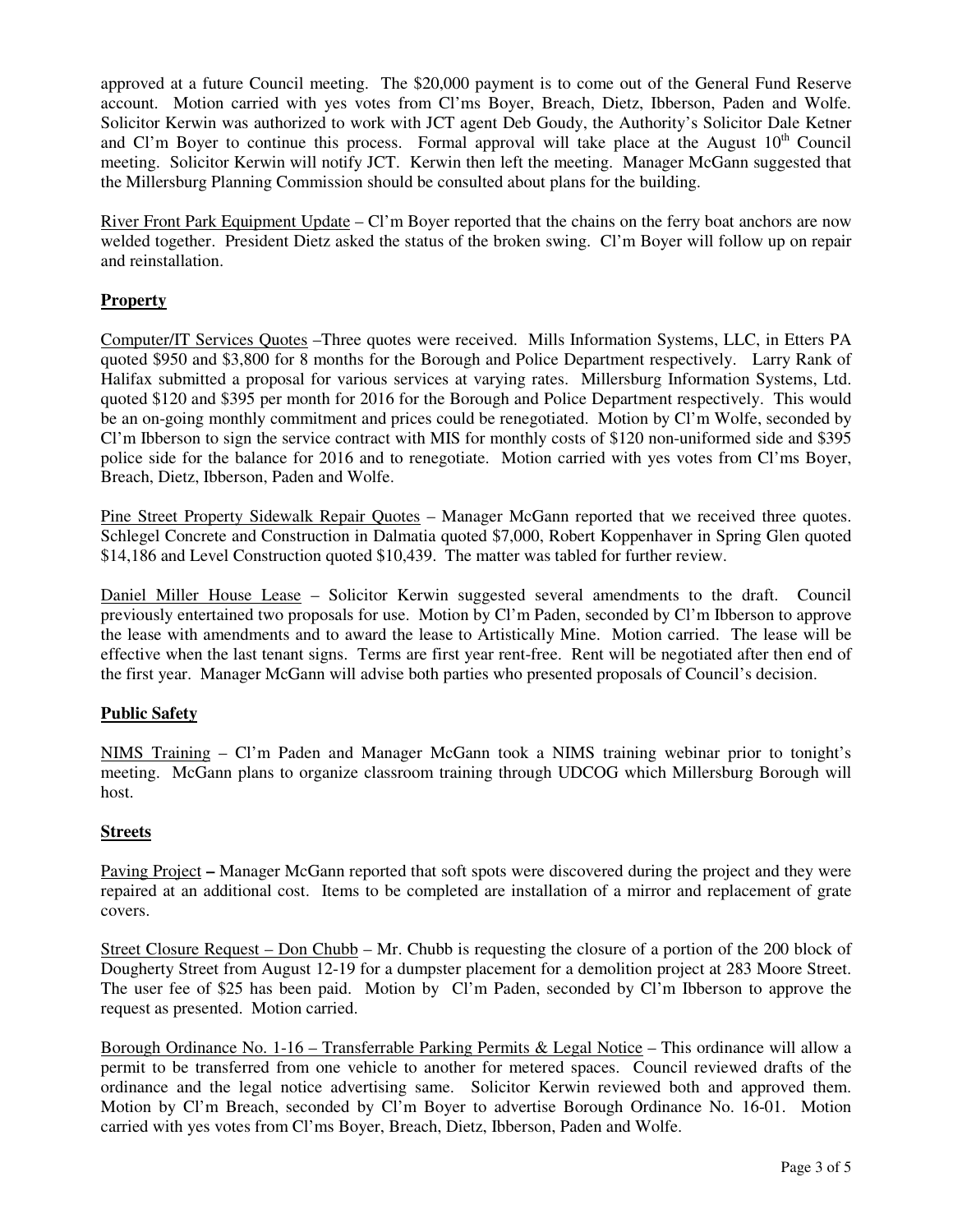**Economic Development –** President Dietz had nothing to report.

# **Mayor's Report**

Resignation of Officer Andrew Bath – The Borough is in receipt of Officer Bath's letter of resignation effective July 1, 2016. Officer Bath has accepted a position with Harrisburg City and was sworn in July 5, 2016.

The fireworks event was quite successful. There was recent vandalism at MYO Park.

**Manager's Report –** Written report was distributed to Cl'ms.

CDBG Application for Storm Sewer Mapping – Manager McGann requested Council authorization to apply for Community Development Block Grant funds for the storm sewer mapping project, at \$130,300. This includes \$3,600 local effort match in kind for Borough expenses. Motion by Cl'm Breach, seconded by Cl'm Ibberson to submit the application. Motion carried.

### **Unfinished Business**

PSAB Annual Conference Review – President Dietz reported that he sent his notes on the conference to the Borough officials via email. One of the presentations was on signs and this topic may be an idea for the program portion of the August DLCBA meeting.

Borough Ordinance No. 2-16 and Zoning Hearing Board – Council reviewed the draft of the legal notice advertising the zoning ordinance as well as a list of duties and responsibilities of Zoning Hearing Board members. Manager McGann reported that he will also prepare a press release regarding the search for Zoning Hearing Board members. Motion by Cl'm Wolfe, seconded by Cl'm Paden to advertise Borough Ordinance No. 2-16. Motion carried with yes votes from Cl'ms Boyer, Breach, Dietz, Ibberson, Paden and Wolfe.

### **New Business**

Co-Sponsorship Request: MYO Park Centennial Revitalization – Council reviewed a draft letter to the Dauphin County Gaming Advisory Board requesting that the Dauphin County Commissioners sponsor the Borough's application for the 2016-2017 grant cycle. McGann intends to apply for up to \$300,000 for various upgrades to MYO Park. Motion by Cl'm Boyer, seconded by Cl'm Paden to approve the letter. Motion carried.

Borough Resolution No. 16-09 – Co-Sponsorship of VFW Project – This resolution indicates the Borough's support for the VFW's Dauphin County Local Share Municipal Grant application for funds to repair the local social club building.

Borough Resolution No. 16-10 – Co-Sponsorship of Ferry Wall Project – This resolution indicates the Borough's support for the Ferry Boat Dauphin County Local Share Municipal Grant application for funds to construct a permanent ferry wall.

Motion by Cl'm Wolfe, seconded by Cl'm Boyer to approve both of the above resolutions. Motion carried.

**Communications** – All communications were made available to Cl'ms. There was nothing requiring Council action.

### **Organization Reports**

Upper Dauphin COG – Secretary Jackson reported that there were two guest speakers at the June meeting. Tim Reardon, Executive Director of the Tri-County Regional Planning Commission spoke about concepts to